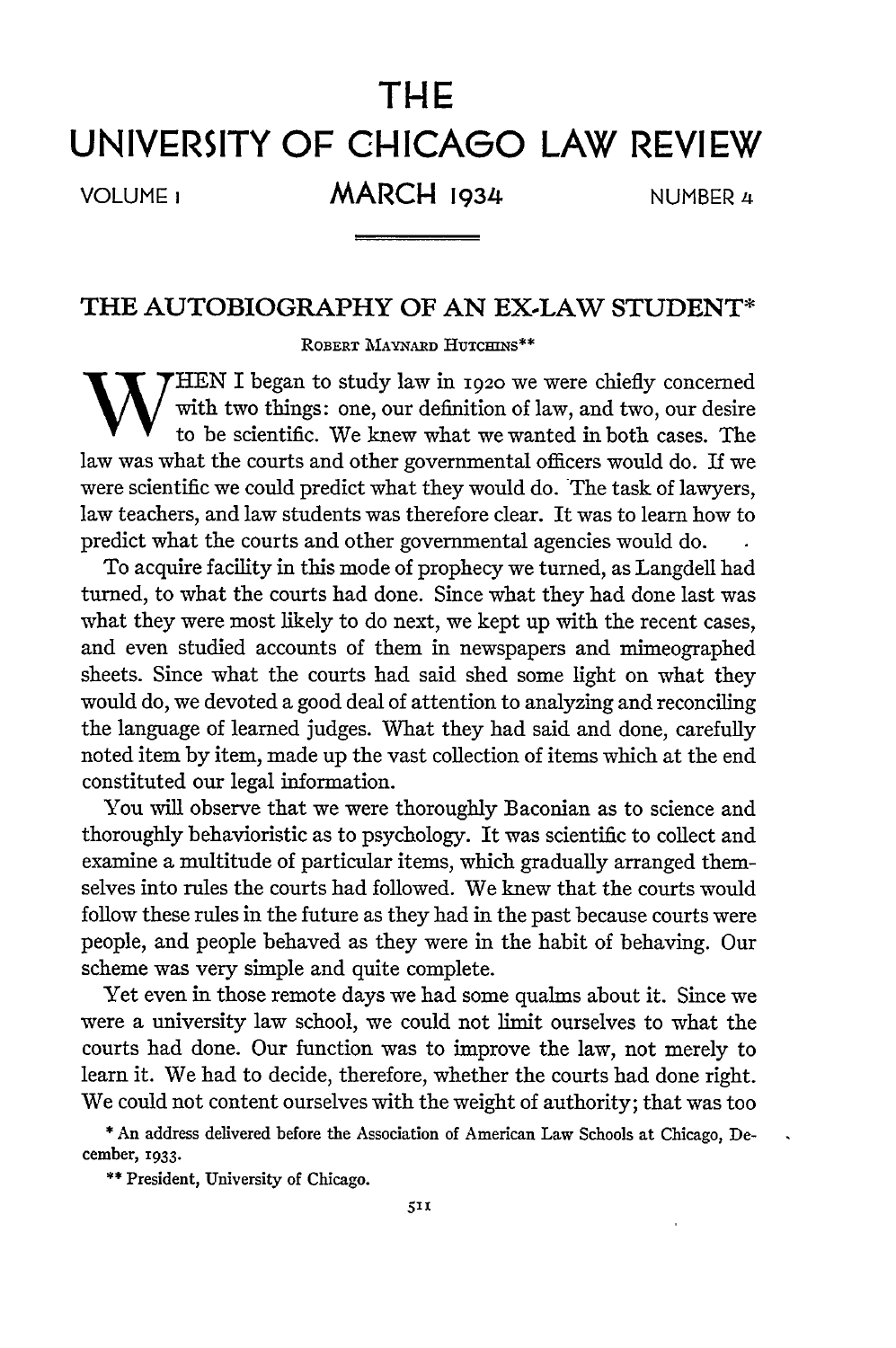much like counting noses. We could not test the cases by their conformity to principle. There were no such things as principles in our definition or our science. How were we to tell whether the cases were "sound"? Fortunately at this juncture pragmatism came to our aid. It told us that we could test the rules of law by discovering whether or not they worked.

This helped us a great deal. For a long time we sat and speculated about how the rules worked. In public utility law, for example, we decided that Mr. Justice Brandeis was right about the rate base and Mr. Justice Butler was wrong, because Mr. Justice Brandeis' rule would work better than Mr. Justice Butler's. Whether this was really because we were in favor of lower rates and thought the Brandeis rule would lower them, though today it would raise them, whether it was because we liked liberals and therefore preferred Mr. Justice Brandeis to Mr. Justice Butler, I do not care to say. In attempting to decide which rule worked better we had to assume a social order and the aims thereof, and then try to determine which rule did more to achieve the aims we favored. What made this difficult was that we didn't know much about the social order; we didn't have any special competence in the matter of social aims; and we didn't have the slightest idea how to go about finding out whether a given rule helped to accomplish them or not.

Suddenly we discovered that there were people who knew all these things, people who could tell us how the law worked and why. They were the social scientists. We had every reason to resort to them. The courts were social agencies; their conclusions must be conditioned by society. The social scientists could help us to predict what the courts would do. The psychologists would help us understand the behavior of judges. The psychiatrists could help us there, too, and could also assist us in comprehending criminals. Hand in hand with these other scientists we could become scientific.

Therefore we added to law-school faculties men who had no legal training, but who were experts in these other sciences. Where such additions were impossible because of penury or prejudice, we took co-operation for our watchword and began to work with scholars in other departments of our universities. The social contacts we developed were very pleasant. Imagine our confusion, however, when we discovered that from their disciplines as such the social scientists added little or nothing. They taught us to reverence our own subject; it was more interesting to them than their own. With the enthusiasm of converts they showed us the masses of social, political, economic, and psychological data which lay hidden in the cases. They then proceeded to teach the cases better than we could teach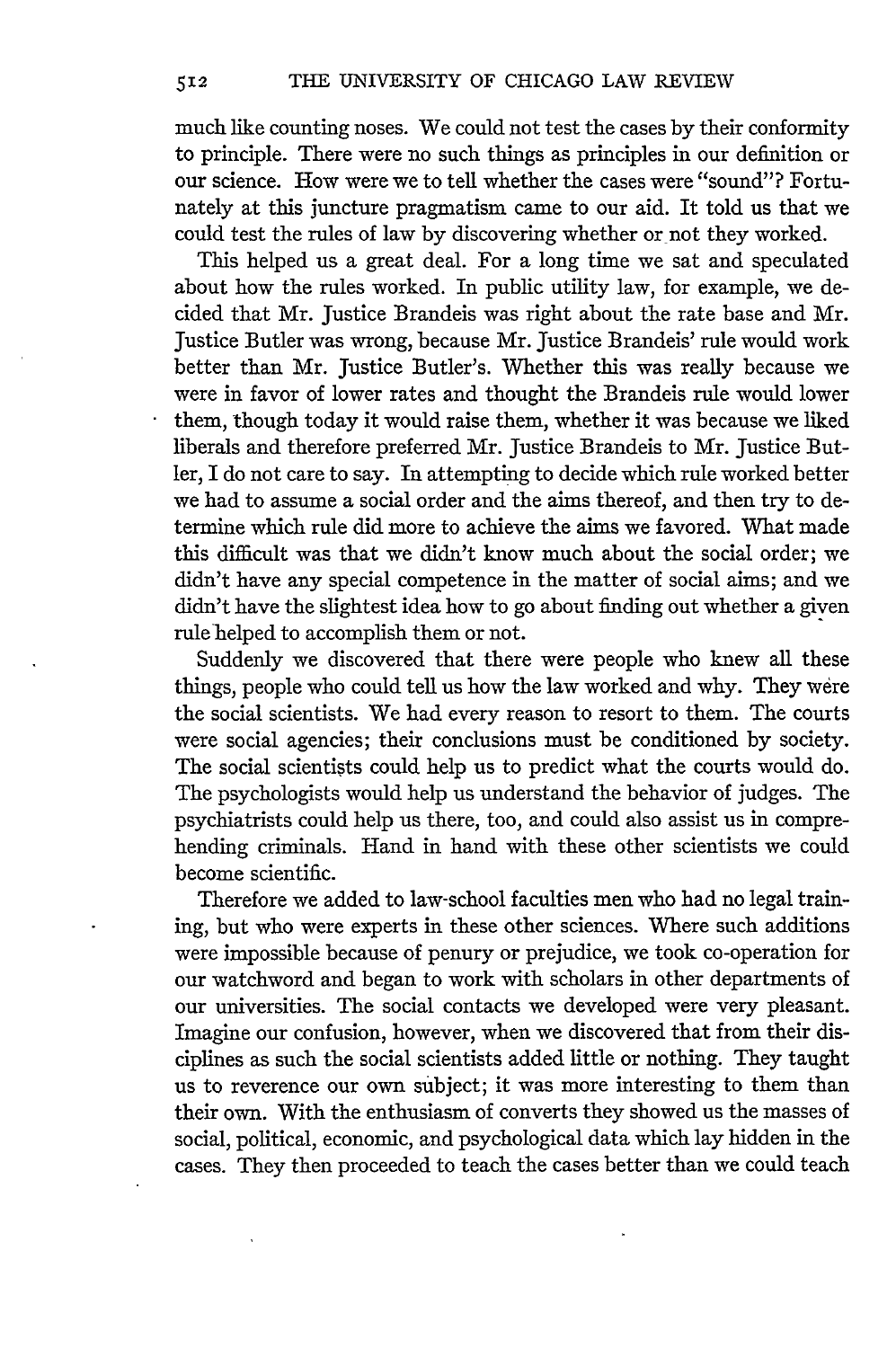them, not because they had been nurtured in the social sciences, but because they were good teachers.

The fact was that though the social scientists seemed to have a great deal of information, we could not see and they could not tell us how to use it. It did not seem to show us what the courts would do or whether what they had done was right. For example, the law of evidence is obviously full of assumptions about how people behave. We understood that the psychologists knew how people behave. We hoped to discover whether an evidence case was "sound" by finding out whether the decision was in harmony with psychological doctrine. What we actually discovered was that psychology had dealt with very few of the points raised by the law of evidence; and that the basic psychological problem of the law of evidence, what will affect juries, and in what way, was one psychology had never touched at all. Thus psychologists could teach you that the rule on spontaneous exclamations was based on false notions about the truth-compelling qualities of a blow on the head. They could not say that the evidence should be excluded for that reason. They did not know enough about juries to tell you that; nor could they suggest any method of finding out enough about juries to give you an answer to the question.

(We decided, then, that it was nice to have met the social scientists and that we should continue to associate with them in the hope of some day striking some mutual sparks. If, for the moment, they could not help us to tell whether the rules worked, we could at least see for ourselves what the courts were doing. Since the law was what the courts would do and since all the courts do is not in books, we decided to observe the law in action. We collected tremendous numbers of facts about the operation of procedural rules and set about getting them in other fields. We thus added greatly to our accumulated data about what the courts had done. It was data of another kind than cases. But like the cases it was data absolutely raw. We did not know what facts to look for, or why we wanted them, or what to do with them after we got them. We were simply after facts. These facts did not help us to understand the law, the social order, or the relation between the two.

Nevertheless this new interest in facts had some effect on the curriculum. It culminated in what was known as the Functional Approach. The Functional Approach was based on the Fact-Situation. The Fact-Situation became the center of our educational attention. We knew that we were supposed to train young people to practice law. We knew that cases do not present themselves to the lawyer labeled Torts, Contracts, Equity I, or Constitutional Law. The lawyer is faced with a Fact-Situation. The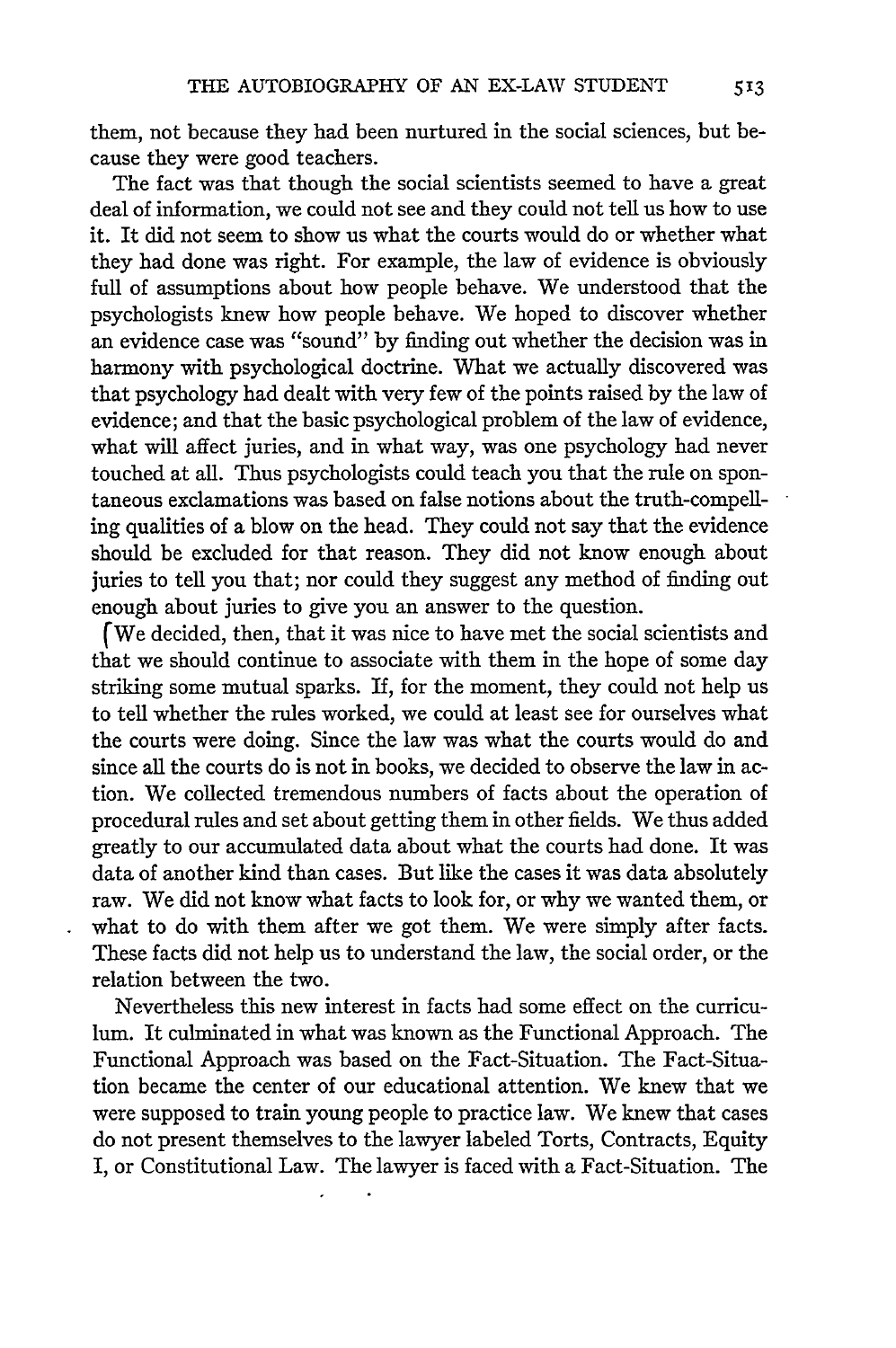Fact-Situation may involve five or six of the traditional law school disciplines. We could see that this was wrong. We could see that if we could organize a curriculum of Fact-Situations we could by passing the young man through it prepare him to meet these facts or these situations-in afterlife. He would recognize a familiar Fact-Situation that he had known in law school and could deal with it as an old friend. So we shifted our courses around and renamed them in the hope that we might sooner or later find out how to introduce the student to those Fact-Situations he was most likely to encounter in the practice.

The trouble with the Functional Approach was that it threatened us with a reductio ad absurdum. If the best way to prepare students for the practice-was to put them through the experiences they would have in practice, clearly we should abolish law schools at once. I challenge you to find the least excuse for one in the latest manifesto of Mr. Jerome Frank. We could not successfully imitate experience in the classroom. Even moot courts were probably a waste of time. The place to get experience is in life. The place to get legal experience is in a law office. Since there were already too many law offices, we saw no reason for turning the law schools into law offices, too. The Functional Approach seemed likely to remove the last vestige of excuse for the maintenance of law schools in universities.

By another route this general program led us toward another absurdity. The law is what the courts will do. Courts are people. What people do largely depends on their visceral reactions. The law may thus depend on what the judge has had for breakfast. The conclusion is that legal scholars, adopting the slogan of Shredded Wheat, "Tell me what you eat and I'll tell you what you are," should devote themselves to studying the domestic larders of judicial wives. The prospect of a life of such investigation might well put an end to legal scholarship altogether. Digestive Jurisprudence and the Functional Approach were on the verge of destroying the two characteristic activities of the university law school.

At the time when I stopped studying law these horrid possibilities were just appearing on the horizon. They struck terror to the heart of at least one law teacher. And there were other fears that daunted me. Had we not engaged in a hopeless task? There were thirty thousand cases and eight thousand statutes a year. In addition we had taken up the burden of discovering and studying a lot of facts outside the cases. In addition we had decided to master the data of the social sciences. We had to do all these things if the law was what the courts would do and our job was to predict what they would do next. How could we hope to make the slightest impression on all this material in one short life-time? Of course we

514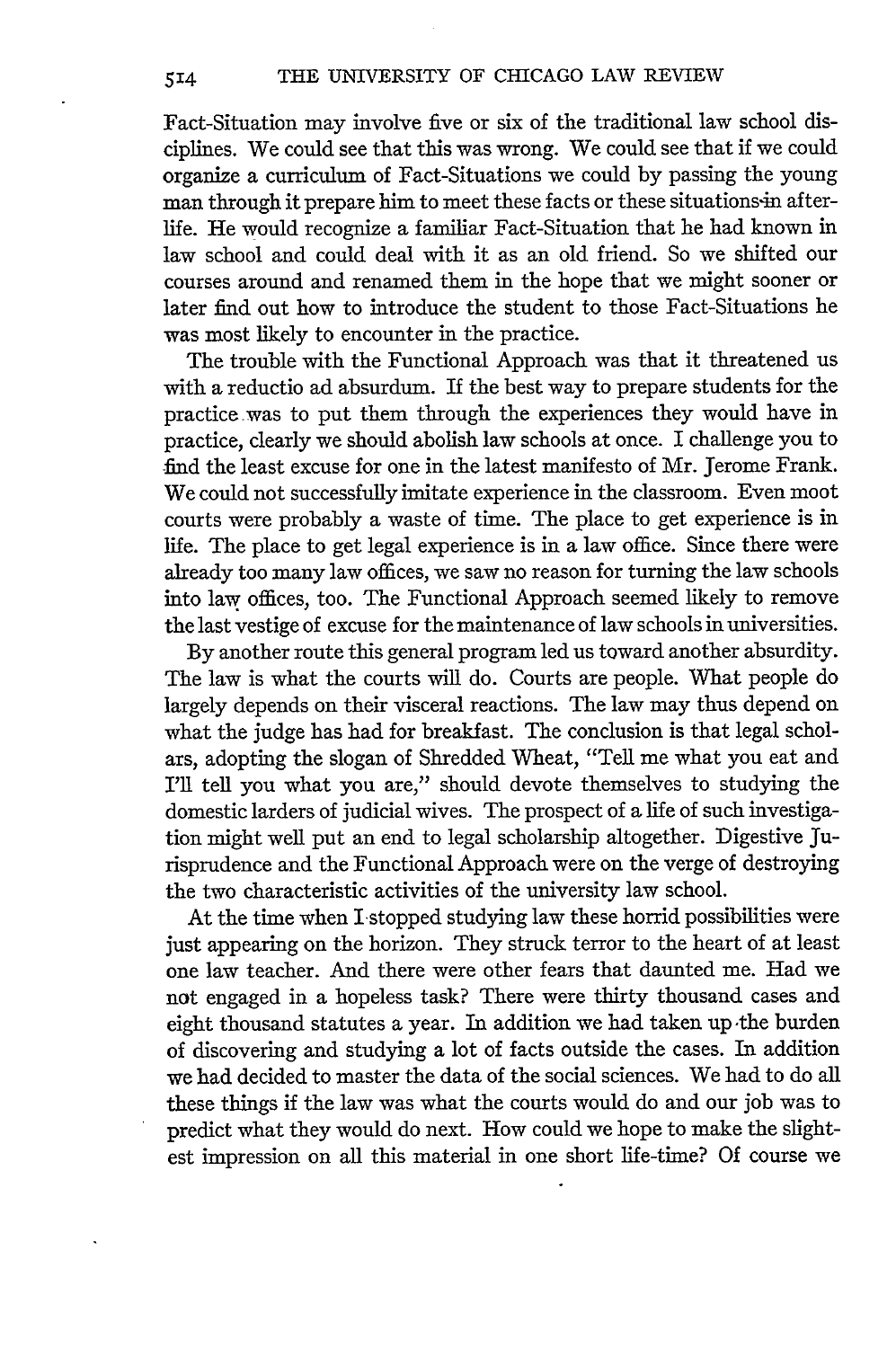could break the field down into smaller and smaller compartments, narrowing our individual vision to our individual capacity. But this would mean adding to the faculty every year until the number approached infinity.

Another thing bothered me. Suppose the legislatures should repeal everything we ever knew. Mastery of all the facts about the Sherman Act painstakingly acquired in the course in Trade Regulation might be a positive disservice under the N.R.A. Could it be that in presenting our students with Fact-Situations of the present or immediate past we were actually handicapping them in their battle with the Fact-Situations of the future? We had given them no weapons but our advice about these good old Fact-Situations. But suppose the foe was a brand new one, the product of a New Deal.

Finally I was haunted by the notion that our duty to our students'was to educate them. We knew of course that they came to us without education. We had learned not to expect any from the colleges of liberal arts. When we got through with them we might flatter ourselves that we had trained them to be good technicians, competent craftsmen, or as Mr. Beale has put it, to make a noise like a lawyer. I could not see that we had done anything about their education. Education, I had supposed, was chiefly an affair of the intellect. Our curriculum was anti-intellectual from beginning to end. It involved not a single idea, not a single great book, not a single contact with the tremendous intellectual heritage of the law. We did not even expect intellectual exercise. We discussed the logic of the cases, it is true; but none of us knew any logic. We could not engage in intellectual exercise because we were not competent in the intellectual techniques which it requires.

I found myself therefore at the end of my legal career facing a series of dilemmas. We must educate students, but we couldn't do it because the law is what the courts will do and our students must become able prophets. This requires them to know all about what the courts have done and are doing. There is no time to do more than train them, even if we knew how to educate them.

We must, then, train students. This is a vain hope because the law offices can do it better, and because just when we get them trained new legislation which we cannot foresee may make the habits we have given them the worst they can possibly have.

We must, then, devote ourselves to legal research. But if the law is what the courts will do and we are going to be scientific we must get the cases, and the facts outside the cases, and the data of the social sciences. But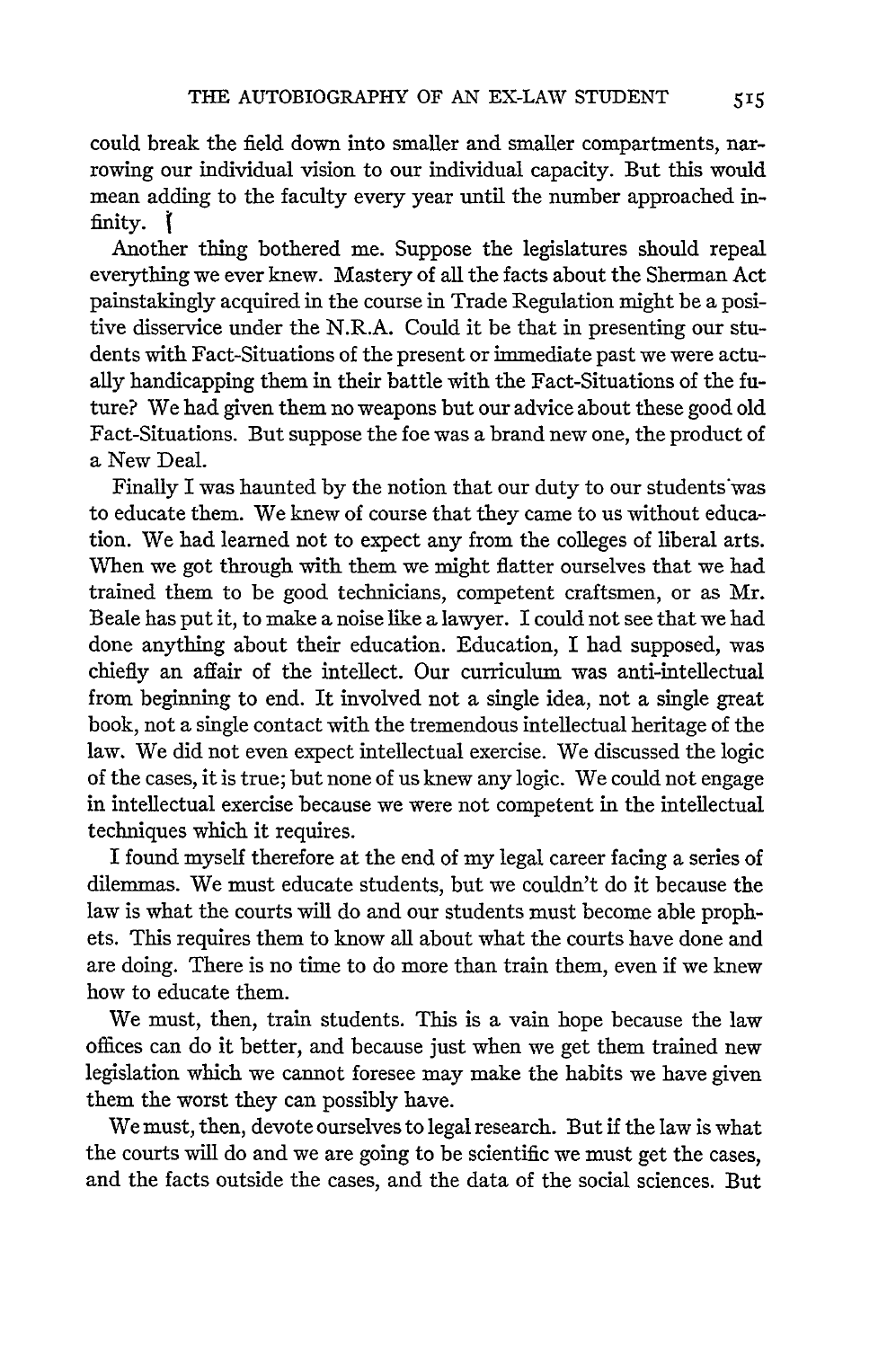when we get this material it is useless because we don't know what to do with it. It is a hopeless job, anyway, because there is so much material that we can't possibly accumulate it all, and we have no basis for selection and discrimination.

Now I put it to you that these dilemmas are the inevitable consequence of our notion of law and our conception of science. I do not deny that our definition of law and our conception of science are possible. I do assert that they are not complete and not fruitful for the study of the law.

I suggest that the essential constituent of a science is the analysis of its basic concepts. The proper immediate subject matter of a science is its abstractions, as can be seen as soon as the question is asked, What is the basis of the division, classification, and selection of the concrete material? The answer, contrary to the Baconian dogma, is that the basis must be found in the rational analysis, which is logically prior to the empirical operations involved.

Empirical operations do not make a science. Facts do not organize themselves. Let me emphasize as strongly as I can that we must accumulate cases, facts, and data. I simply insist that we must have a scheme into which to fit them. The law school that ignores the cases, the facts, or the social sciences will be a poor law school. The legal scholar who ignores these things will be a poor legal scholar. What I am suggesting is not to be taken as consolation or encouragement to those lazy, unimaginative, or irresolute souls who have opposed going beyond the language of judges into the facts of the law and of social science. I am not proposing that we discontinue those activities which have characterized the progressive law school in the past ten years; I am proposing an addition to them. To understand this addition we may refer with profit to the words of the great physiologist, Claude Bernard. "By simply noting facts," he said, "we can never succeed in establishing a science. Pile up facts and observations as we may, we shall be none.the wiser. Endless accumulation of observations leads nowhere." Experiments and observations are employed to assist in formulating and to exemplify rational analysis, not as a substitute for it. It is rational analysis which finds and orders abstractions which can be organized into systems; and it is by the development or application of these systems in concrete material that we understand facts and data. One aim of science is to understand. This the law schools have neglected for the sake of another and an inferior aim, the prediction and control of behavior. Since a university is primarily concerned with understanding, a university law school might be primarily concerned with un- derstanding the law. This is scientific in the highest sense.

516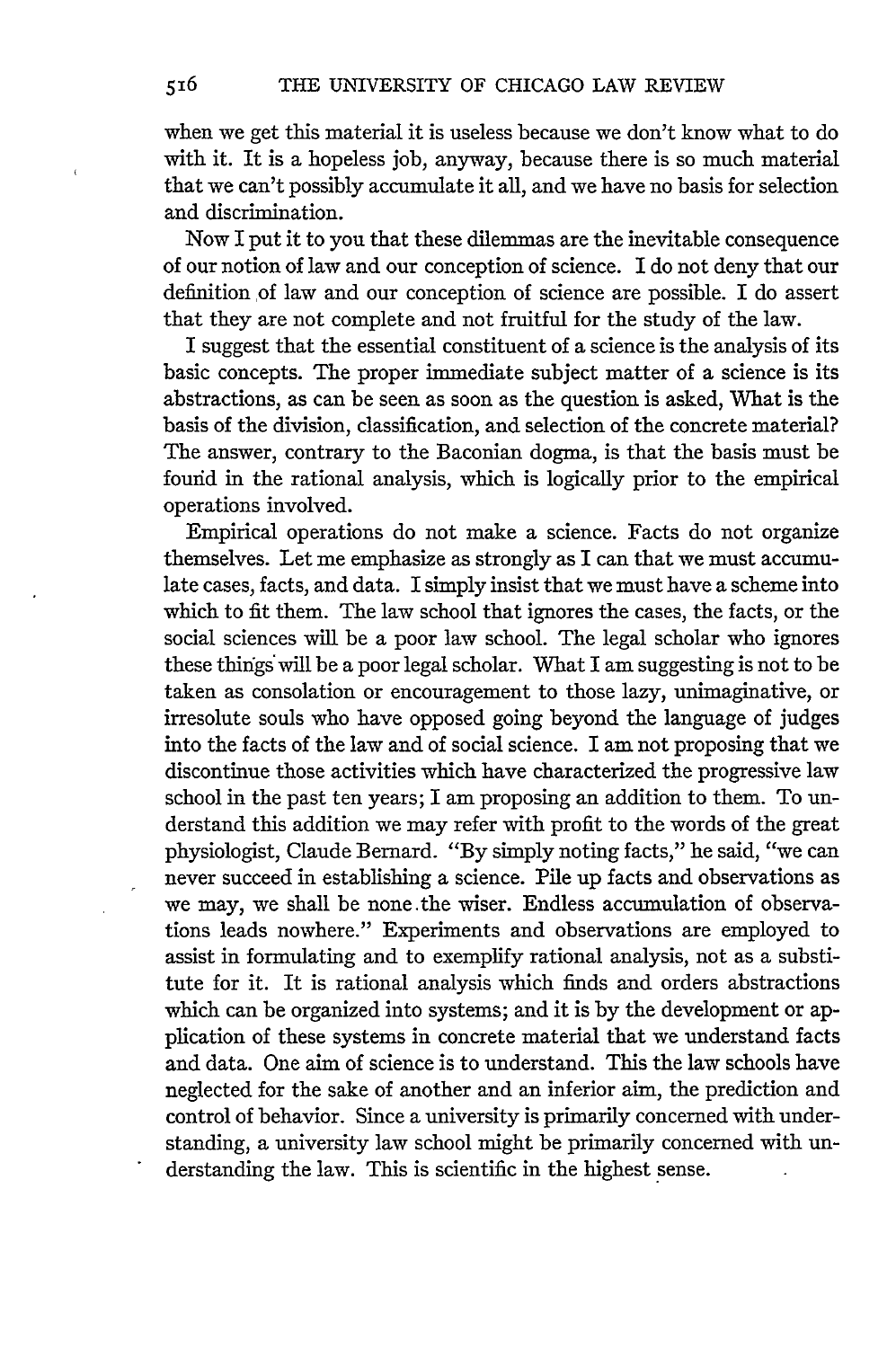Now I suggest that if we are to understand the law we shall have to get another definition of it. I suggest that the law is a body of principles and rules developed in the light of the rational sciences of Ethics and Politics. The aim of Ethics and Politics is the good life. The aim of the Law is the same. Decisions of courts may be tested by their conformity to the rules of law. The rules may be tested by their conformity to legal principles. The principles may be tested by their consistency with one another and with the principles of Ethics and Politics.

The duty of the legal scholar, therefore, is to develop the principles and rules which constitute the law. It is in short to formulate legal theory. Cases, facts outside the cases, the data of the social sciences will illustrate and confirm this theoretical construction. Where formerly they were worthless because we had no theoretical construction; where formerly we did not know what facts to look for or what to do with them when we got them; where formerly we could make no use of social scientists because neither they nor we had any mutual frame of reference which made material transferable, we may now see how all these things will assist our attempt to understand the law. We can even see how to tell whether cases are "sound."

The concern of the law teacher and of the law student, as well as the legal scholar, is with principles. The leading philosopher in America, Alfred North Whitehead, once addressed himself to the problem of the university school of business. His conclusions are applicable to the university law school, too. He said, "The way in which a university should function in preparation for an intellectual career, such as modem business or one of the older professions, is by promoting the imaginative consideration of the various general principles underlying that career. Its students thus pass into their period of technical apprenticeship with their imaginations already practised in connecting details with general principles." The general principles of the law are derived from Politics and- Ethics. The student and teacher should understand the principles of those sciences. Since they are concerned with ideas, they must read books that contain them. To assist in understanding them they should be trained in those intellectual techniques which have been developed to promote the comprehension and statement of principles. They will not ignore the cases, the facts, or the social sciences. At last they will understand them. They will be educated.

I take it that an educated man knows what he is doing and why. I believe that an educated lawyer will be more successful in practising law as well as in improving it than one who is merely habituated to Fact-Situations. His training will rest not on his recollection of a mass of specific